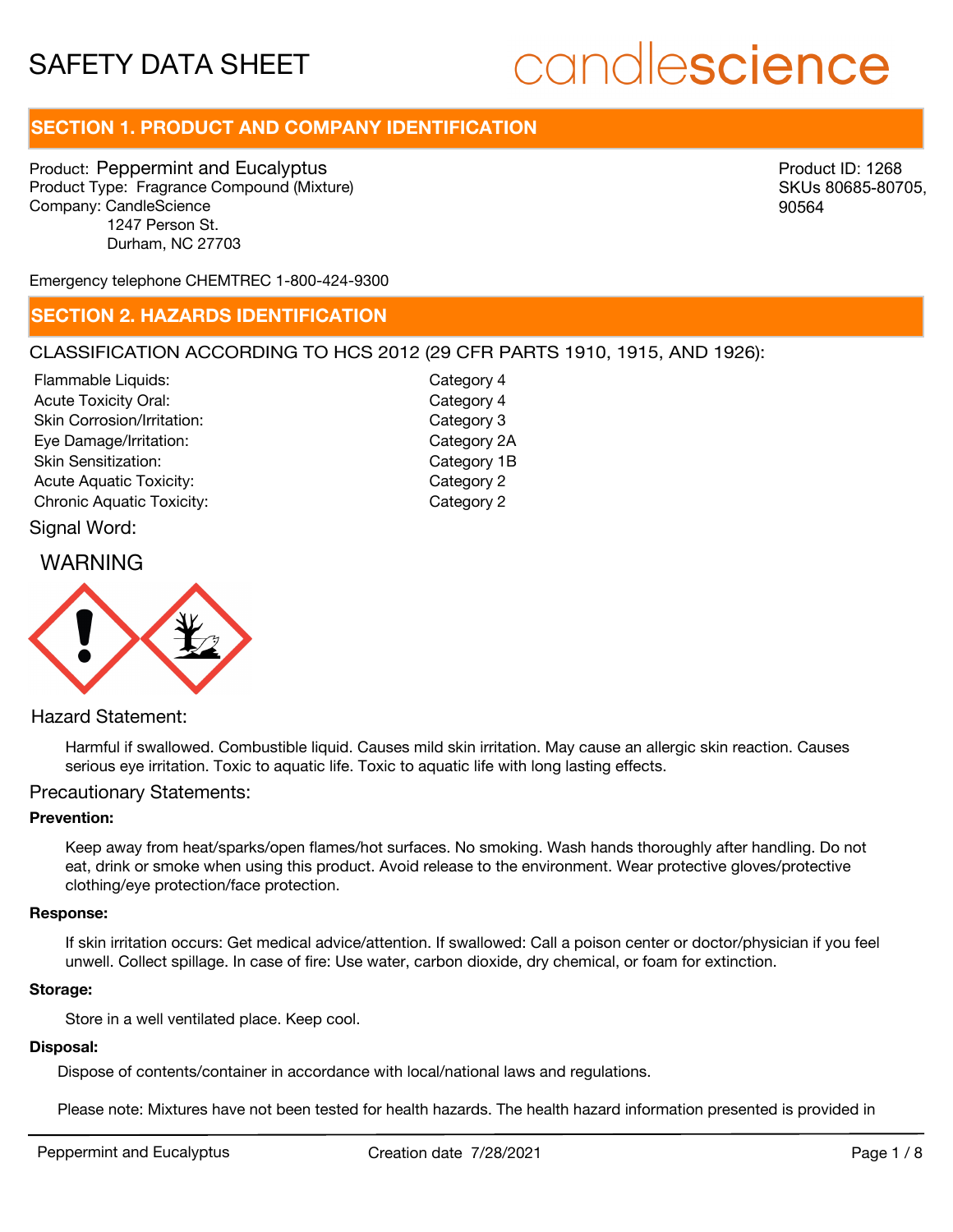# candlescience

accordance with US 29 CFR 1910.1200 and is based on the testing of individual components which have been shown to cause or may cause these health effects when tested at higher concentrations or at full strength.

# **SECTION 3. COMPOSITION/INFORMATION ON INGREDIENT**

| Hazardous components                      | CAS No.        | Weight % |
|-------------------------------------------|----------------|----------|
| Methyl hydrogenated rosinate              | 8050-15-5      | $1 - 5$  |
| Linalyl acetate                           | 115-95-7       | $1 - 5$  |
| Patchouli oil                             | 8014-09-3      | $1 - 5$  |
| Linalool                                  | 78-70-6        | $1 - 5$  |
| alpha Terpineol                           | $98 - 55 - 5$  | $1 - 5$  |
| 5-Isopropyl-2-methylphenol                | 499-75-2       | $1 - 5$  |
| Isobornyl acetate                         | $125 - 12 - 2$ | $1 - 5$  |
| Cedarwood oil, Virginian                  | 8000-27-9      | $1 - 5$  |
| Vanillin                                  | 121-33-5       | $1 - 5$  |
| Eucalyptus oil                            | 8000-48-4      | $1 - 5$  |
| Cassia oil                                | 8007-80-5      | $\leq 1$ |
| Geraniol                                  | $106 - 24 - 1$ | $\leq$ 1 |
| Ethyl vanillin                            | 121-32-4       | $\leq 1$ |
| Coumarin                                  | $91 - 64 - 5$  | $\leq$ 1 |
| Phenylacetaldehyde dimethyl acetal        | $101 - 48 - 4$ | $\leq 1$ |
| Clove leaf oil                            | 8000-34-8      | $\leq$ 1 |
| 2,4-dimethylcyclohex-3-ene-1-carbaldehyde | 68039-49-6     | $\leq 1$ |
| N-(5-methylheptan-3-ylidene)hydroxylamine | 22457-23-4     | $\leq 1$ |

# **SECTION 4. FIRST AID MEASURES**

#### Inhalation:

If inhaled, remove to fresh air. Seek medical attention immediately.

#### Skin contact:

Wash affected areas with soap and water. Seek medical advice if symptoms persist or develop. Remove contaminated clothing.

#### Eye contact:

Flush immediately with cold water for at least 15 minutes. Remove contact lenses. Seek medical advice if symptoms persist or develop.

#### Ingestion:

Peppermint and Eucalyptus **Creation date 7/28/2021** Page 2 / 8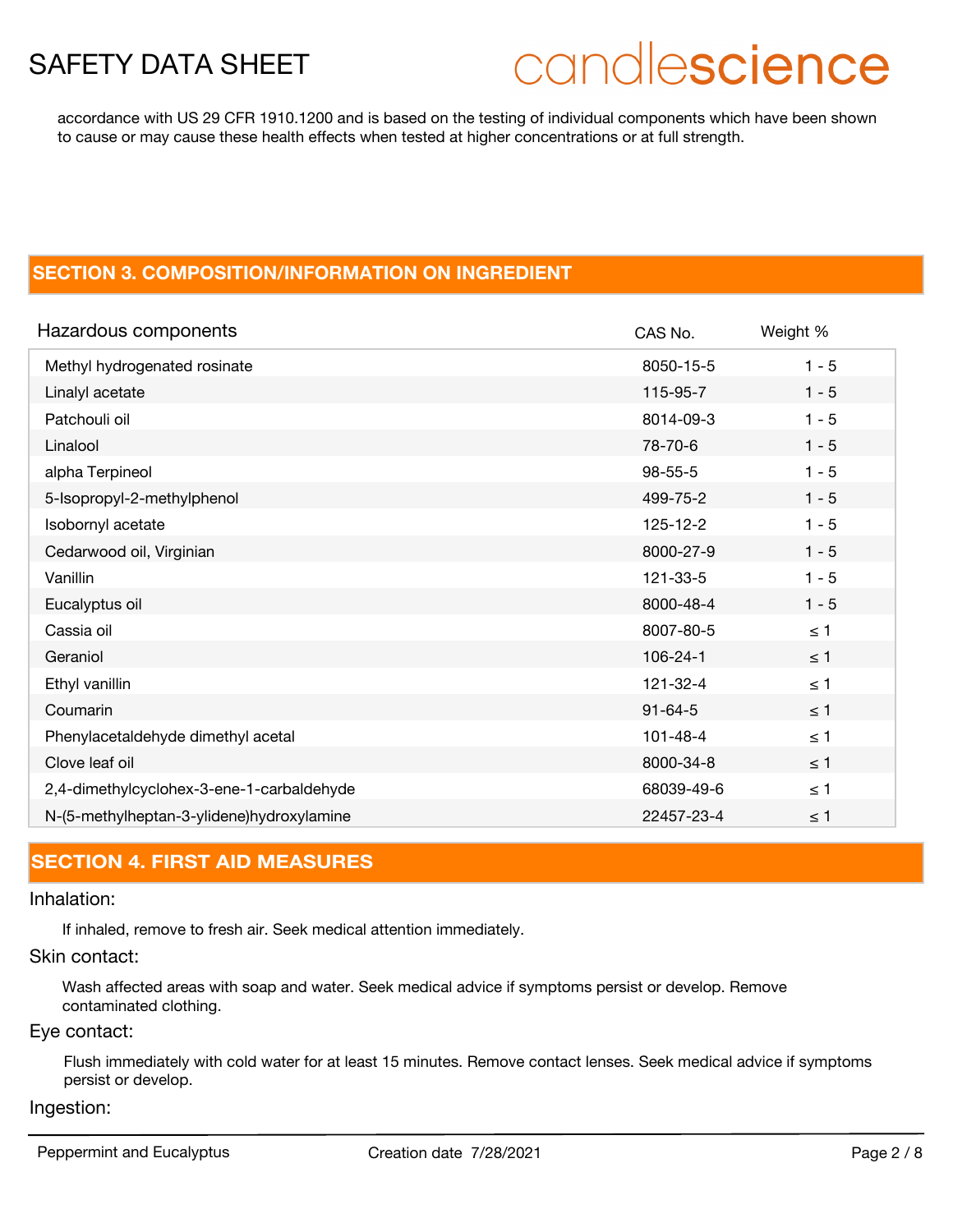# candlescience

Do not induce vomiting unless advised by poison control or physician. Never give anything by mouth to an unconscious person. Seek medical attention immediately. Rinse mouth with water.

#### Most important symptoms:

No information available.

Indication of immediate medical attention:

No information available.

## General information:

If medical advice/attention is needed, have this safety data sheet or label at hand and seek medical advice immediately.

# **SECTION 5. FIREFIGHTING MEASURES**

#### Suitable extinguishing media:

Foam, carbon dioxide, or dry chemical.

#### Unsuitable extinguishing media:

Avoid use of water in extinguishing fires.

#### Specific hazards:

During fire, gases hazardous to health may be formed. Do not allow run-off from fire fighting to enter drains or water courses.

#### Special fire fighting procedures:

Wear self-contained breathing apparatus for firefighting. Move containers from fire area if it can be done safely. Use water spray jet to protect personnel and to cool endangered containers.

# **SECTION 6. ACCIDENTAL RELEASE MEASURES**

#### Personal precautions, protective equipment and emergency procedures:

Evacuate personnel to safe areas. Remove all sources of ignition. Ensure adequate ventilation. Keep people away from and upwind of spill/leak. Wear appropriate protective equipment and clothing during clean-up.

#### Environmental precautions:

Do not allow to enter into soil/subsoil. Do not allow to enter into surface water or drains. Dispose of in accordance with local regulations. Local authorities should be advised if significant spillage cannot be contained.

#### Methods and materials for containment and cleaning up:

Soak up with inert absorbent material (e.g. sand, silica gel, vermiculite). Keep in suitable and closed containers for disposal. Clean contaminated floors and objects thoroughly while observing environmental regulations.

# **SECTION 7. HANDLING AND STORAGE**

#### Precautions for safe handling:

Avoid contact with skin and eyes. Avoid prolonged inhalation of vapors. Wash hands and other exposed areas with mild soap and water before eating, drinking or smoking and when leaving work. Handle in accordance with good industrial hygiene and safety practices.

#### Conditions for safe storage, including any incompatibilities:

Store in tightly closed and upright container in a cool, dry, ventilated area. Store away from light, heat, and sources of ignition.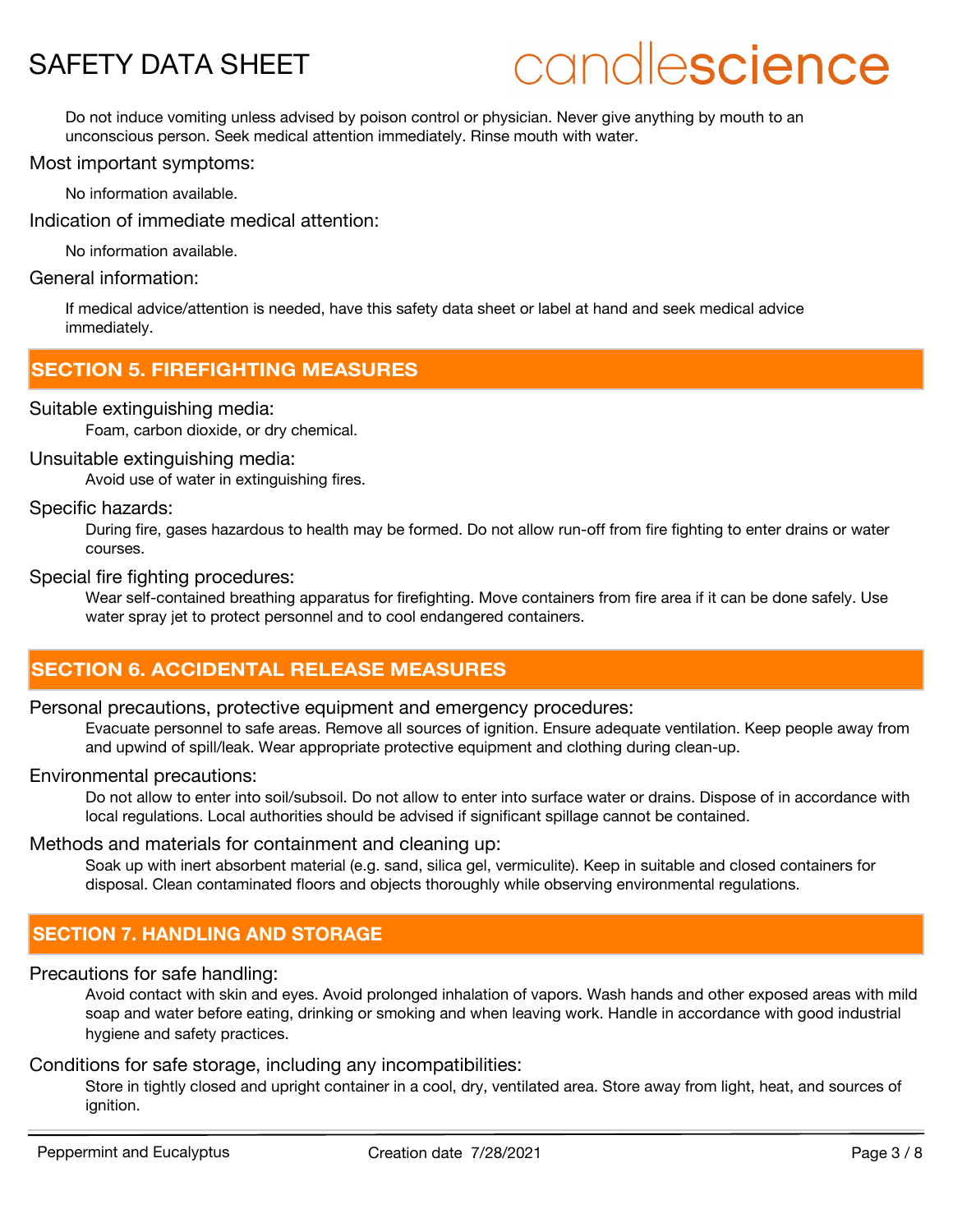# candlescience

# **SECTION 8. EXPOSURE CONTROLS/PERSONAL PROTECTION**

#### Exposure Guidelines:

ACGIH: Geraniol (CAS 106-24-1) TWA 5 ppm

US WEEL: Vanillin (CAS 121-33-5) TWA 10 mg/m<sup>3</sup>

### Appropriate Engineering Controls:

#### **Ventilation:**

Use engineering controls to maintain airborne levels below exposure limit requirements or guidelines. If there are no applicable exposure limit requirements or guidelines, use only with adequate ventilation. Local exhaust ventilation may be necessary for some operations.

#### Personal Protective Equipment:

#### **Eye protection:**

Ensure that eyewash stations and safety showers are close to the workstation location. Chemical resistant goggles must be worn.

#### **Hand protection:**

Wear chemical resistant gloves suitable for this material as determined by a hazard assessment. Gloves should be discarded and replaced if there is any indication of degradation or chemical breakthrough.

#### **Skin and body protection:**

Wear protective clothing suitable for this material as determined by a hazard assessment.

#### **Respiratory protection:**

Respiratory protection should be worn when workplace exposures exceed exposure limit requirements or guidelines. If there are no applicable exposure limits or guidelines, use an approved respirator where there is a potential for adverse effects, including but not limited to respiratory irritation or odor, where indicated or required by the exposure assessment. Selection of air-purifying or positive-pressure supplied air will depend on the results of the exposure assessment which includes an evaluation of the specific operations and the actual or potential airborne concentrations. The type of cartridge or filter to be used must be selected and approved for the chemical, class, or classes of chemicals likely to be encountered in the workplace. For emergency conditions, use an approved positive-pressure self-contained breathing apparatus.

#### **General hygiene considerations:**

Handle in accordance with good industrial hygiene and safety practice. Remove contaminated clothing and protective equipment before entering eating areas. Wash hands before breaks and immediately after handling the product.

### **SECTION 9. PHYSICAL AND CHEMICAL PROPERTIES**

| Appearance:     | Liquid  |        |  |  |
|-----------------|---------|--------|--|--|
| Color:          | Yellow  |        |  |  |
| Odor:           | N/A     |        |  |  |
| Odor threshold: | N/A     |        |  |  |
| pH:             | N/A     |        |  |  |
| Melting point:  | N/A     |        |  |  |
| Boiling point:  | N/A     |        |  |  |
| Flashpoint:     | 92.2 °C | 198 °F |  |  |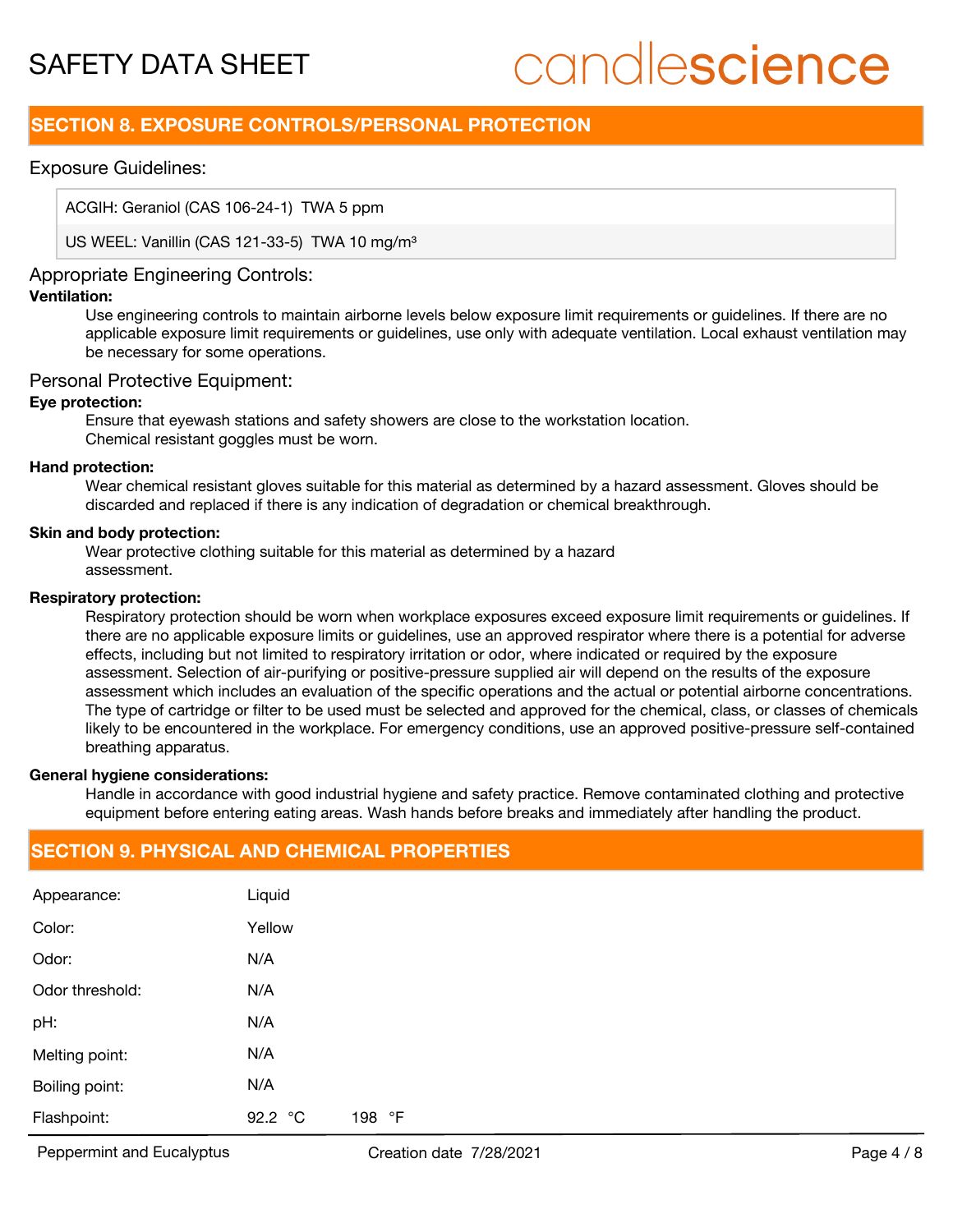# candlescience

| Evaporation Rate (Butyl Acetate = 1):         | N/A                                                |
|-----------------------------------------------|----------------------------------------------------|
| Flammability (solid, gas):                    | N/A                                                |
| Upper lower flammability or explosive limits: | N/A                                                |
| Vapor density (Air=1):                        | >1                                                 |
| Vapor pressure:                               | 0.062 mm Hg $@$ (20 $^{\circ}$ C) Calculated value |
| Specific gravity (H2O=1):                     | .930                                               |
| Solubility in water:                          | N/A                                                |
| Solubility in other solvents:                 | N/A                                                |
| Partition coefficient: n-octanol/water:       | N/A                                                |
| Auto-ignition temperature:                    | N/A                                                |
| Decomposition temperature:                    | N/A                                                |
| Kinematic viscosity:                          | N/A                                                |
| Dynamic viscosity:                            | N/A                                                |
| Explosive properties:                         | N/A                                                |
| Oxidizing properties:                         | N/A                                                |
| Refractive index:                             | N/A                                                |

# **SECTION 10. STABILITY AND REACTIVITY**

#### **Chemical stability:**

The product is stable and non-reactive under normal conditions of use, storage and transport.

#### **Possibility of hazardous reactions:**

Material is stable under normal conditions.

#### **Conditions to avoid:**

Heat, flames and sparks. Temperature extremes and direct sunlight.

#### **Incompatible materials:**

Strong oxidizing agents. Strong acids. Strong Bases.

## **Hazardous decomposition products:**

No hazardous decomposition products are known.

# **SECTION 11. TOXICOLOGICAL INFORMATION**

#### **Acute oral toxicity:**

N/A

#### **Acute dermal toxicity:**

N/A

### **Acute inhalation toxicity:**

Peppermint and Eucalyptus **Creation date 7/28/2021** Page 5 / 8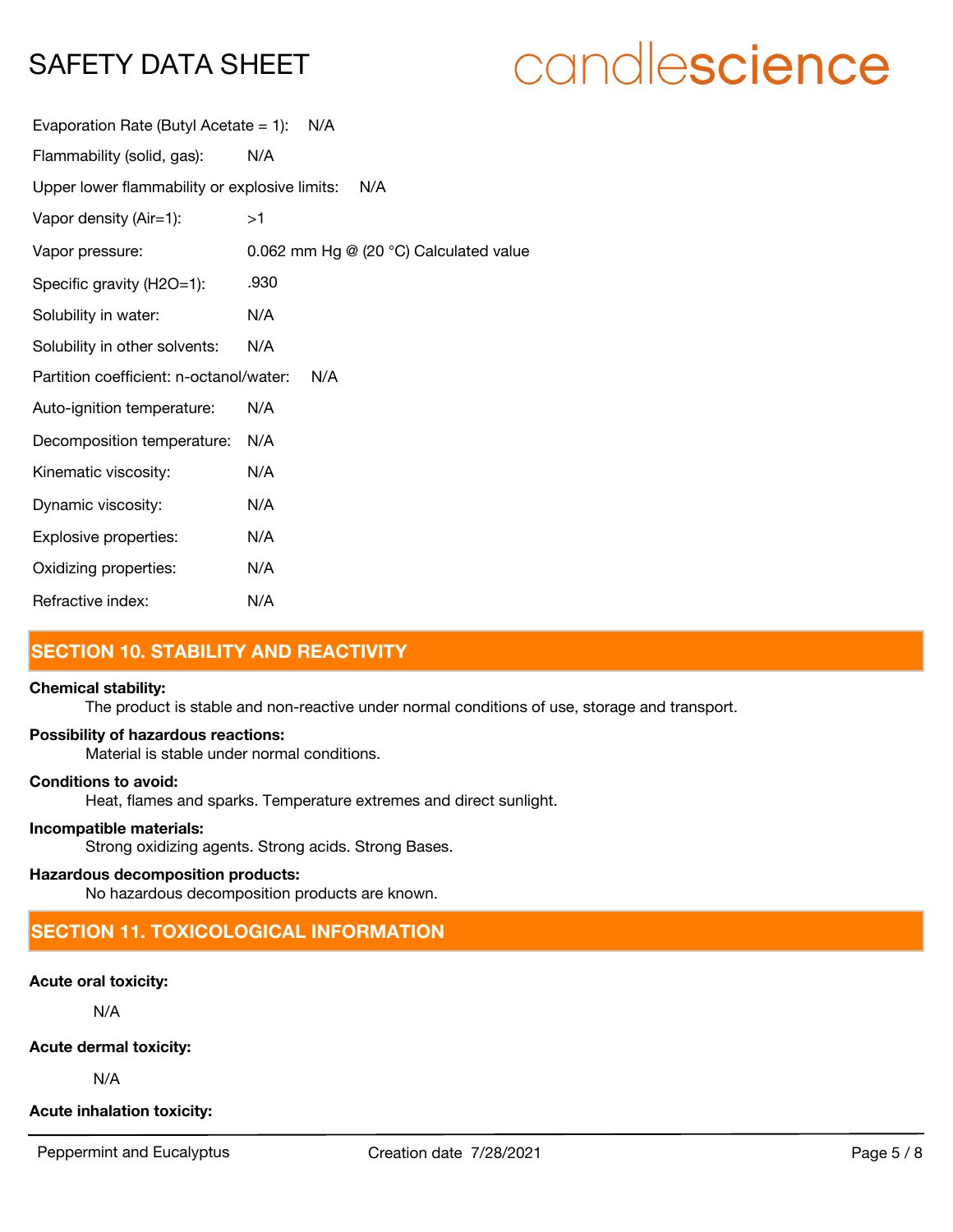# candlescience

N/A

#### **Skin corrosion/irritation:**

N/A

**Serious eye damage/eye irritation:**

N/A

#### **Respiratory or skin sensitization:**

May cause an allergic skin reaction.

#### **Mutagenicity:**

N/A

#### **Reproductive toxicity:**

N/A

#### **Carcinogenicity:**

N/A

Please note: Mixtures have not been tested for health hazards. The health hazard information presented is provided in accordance with US 29 CFR 1910.1200 and is based on the testing of individual components which have been shown to cause or may cause these health effects when tested at higher concentrations or at full strength.

## **SECTION 12. ECOLOGICAL INFORMATION**

#### **Ecotoxicity:**

Toxic to aquatic life.

**Persistence and Degradability:**

N/A

#### **Bioaccumulation:**

N/A

#### **Other Adverse Effects:**

N/A

# **SECTION 13. DISPOSAL CONSIDERATIONS**

### **Disposal instructions:**

Collect and reclaim or dispose in sealed containers at licensed waste disposal site. Do not allow this material to drain into sewers/water supplies. Do not contaminate ponds, waterways or ditches with chemical or used container. Dispose of contents/container in accordance with local/regional/national/international regulations.

### **Local disposal regulations:**

Dispose in accordance with all applicable regulations.

### **Hazardous waste code:**

The waste code should be assigned in discussion between the user, the producer and the waste disposal company.

### **Waste from residues/unused products:**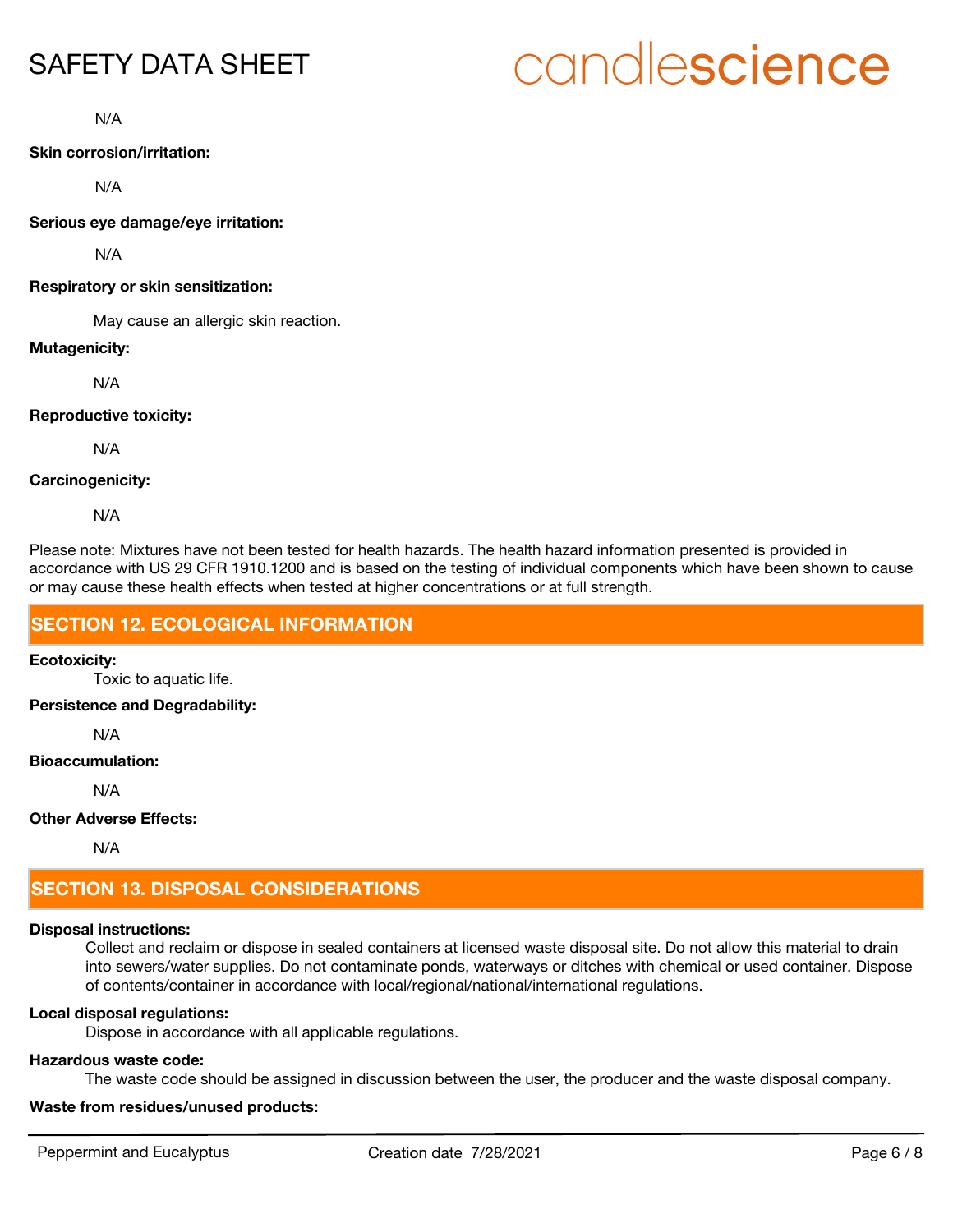

# candlescience

Dispose of in accordance with local regulations. Empty containers or liners may retain some product residues. This material and its container must be disposed of in a safe manner.

#### **Contaminated packaging:**

Since emptied containers may retain product residue, follow label warnings even after container is emptied. Empty containers should be taken to an approved waste handling site for recycling or disposal.

| <b>SECTION 14. TRANSPORT INFORMATION</b> |                                                                   |  |  |  |
|------------------------------------------|-------------------------------------------------------------------|--|--|--|
| <b>IATA UN Number:</b>                   | 3082                                                              |  |  |  |
| <b>IATA UN Proper Shipping Name:</b>     | Environmentally Hazardous Substance, Liquid NOS (LINALYL ACETATE) |  |  |  |
| <b>IATA Transport Hazard Class:</b>      | 9                                                                 |  |  |  |
| <b>IATA Packing group:</b>               | III                                                               |  |  |  |
| <b>IATA Environmental Hazards:</b>       | N/A                                                               |  |  |  |
| <b>IATA ERG Codes:</b>                   | N/A                                                               |  |  |  |
| <b>IATA Special Precautions:</b>         | N/A                                                               |  |  |  |
| <b>IATA Other Information:</b>           | N/A                                                               |  |  |  |
| <b>IMDG UN Number:</b>                   | 3082                                                              |  |  |  |
| <b>IMDG UN Proper Shipping Name:</b>     | Environmentally Hazardous Substance, Liquid NOS (LINALYL ACETATE) |  |  |  |
| <b>IMDG Transport Hazard Class:</b>      | 9                                                                 |  |  |  |
| <b>IMDG Packing Group:</b>               | Ш                                                                 |  |  |  |
| <b>IMDG Environmental Hazards:</b>       | N/A                                                               |  |  |  |
| <b>IMDG EMS:</b>                         | N/A                                                               |  |  |  |
| <b>IMDG Special Precautions:</b>         | N/A                                                               |  |  |  |
| <b>IMDG Transport in Bulk:</b>           | N/A                                                               |  |  |  |

# **SECTION 15. REGULATORY INFORMATION**

#### **TSCA:**

All components of this product are listed or excluded from listing on the TSCA inventory.

# **SECTION 16. OTHER INFORMATION**

The information and recommendations contained in this data sheet represent, to the best of CandleScience's knowledge and belief, an accurate and reliable representation as the known data for this material. Since the conditions for use, handling, storage and disposal of this product are beyond CandleScience's control, it is the user's responsibility both to determine safe conditions for use of this product and to assume liability for loss, injury, damage or expense arising out of the product's improper use. No warranty, expressed or implied, regarding the product described herein shall be created by or inferred from any statement or omission in this SDS. Various government agencies (e.g. DOT, EPA, FDA) may have specific regulations concerning the transportation, handling, storage, use or disposal of this product, which may not be reflected in this SDS. The user should review these regulations to ensure full compliance.